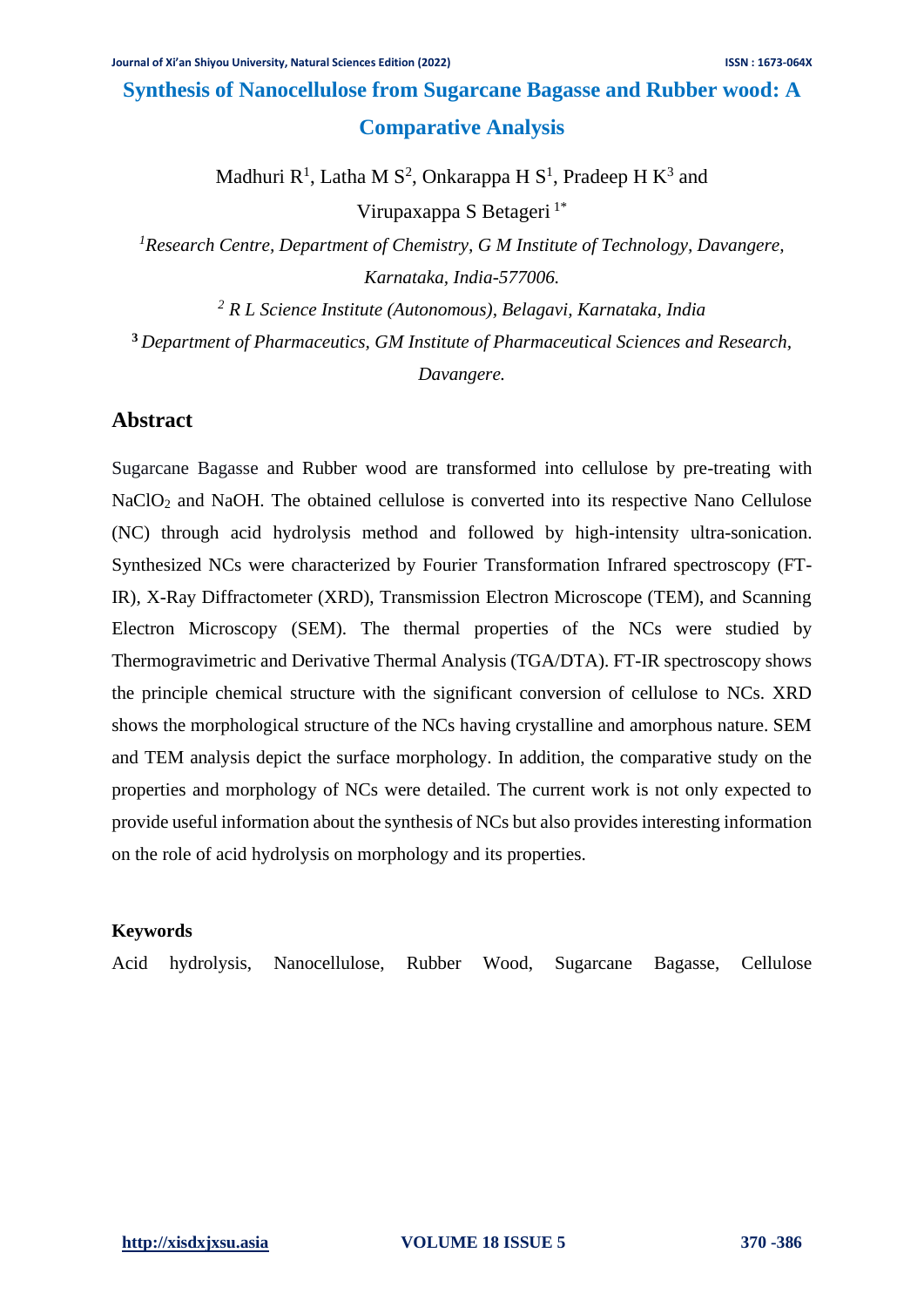#### **1.Introduction**

Lately, researchers are uncovering diverse ways to make use of natural resources that are not exhaustible, but also capable to replace the place of polymers. Recently, the prime focus is on versatile lingo-cellulosic biomass that can be utilised in multiple ways based on the applications. But, in many countries the challenge of using agricultural residues in industrial sectors are still unaddressed. For instance, India stands at the top of the list for many of the crops. So, naturally, there is a huge availability of an unused source of cellulose. This unexploited form of cellulose is habitually either fed to animals or burnt to ash. But latest studies have marked the authenticity and reliability of cellulose concerning its aspect ratio, precise strength, rigidity, low toxicity, surface finish, biocompatibility excellent rheological and optical properties [1,2]. This provides several opportunities for researchers to investigate and examine cellulose and make use of it to replace conventional sources.

Cellulose is a homopolysaccharide constituted with AGU (D-anhydrous glucopyranose unit) which are connected with the aid of  $\beta$ -1, 4-glycosidic bonds [3]. It is a natural semicrystalline polymer that has both crystalline and amorphous regions [4]. Due to the ubiquity of hydroxyl groups, it undergoes hydrogen bonding and thus it makes it tough naturally [5]. The presence of functional groups helps to convert cellulose to nanocellulose.

'Nanocellulose' (NCs) is the most advanced form of cellulose achieved with the aid of nanotechnology. In recent times numerous methods are being experimented with and explored using cellulose to obtain nanocellulose. But, which of the most recited methods are more conveniently fit and is eco-friendly remains questionable. The current investigation focuses on the use of agricultural bio-wastes and saw mill wastes to produce nanocellulose. It is utilised in various applications like drug delivery systems, tissue engineering, pharmaceutical production etc., [6]. Biomasses gathered from industries are usually comprised of hemicellulose,  $\alpha$ -Cellulose, and lignin [7].  $\alpha$ -Cellulose is utilised to prepare nanocellulose and it can be prepared traditionally by either chemical or mechanical processes. However, it is suggested that to obtain a good result, the combination of a mechanical and a chemical process is more encouraged. The chemical approach involves TEMPO (2,2,2,6,6 tetramethylpiperidine-1-oxyl) oxidation, Acid Hydrolysis, and Ionic liquid method whereas the mechanical approach includes high-pressure homogenization and ultra-sonication [8].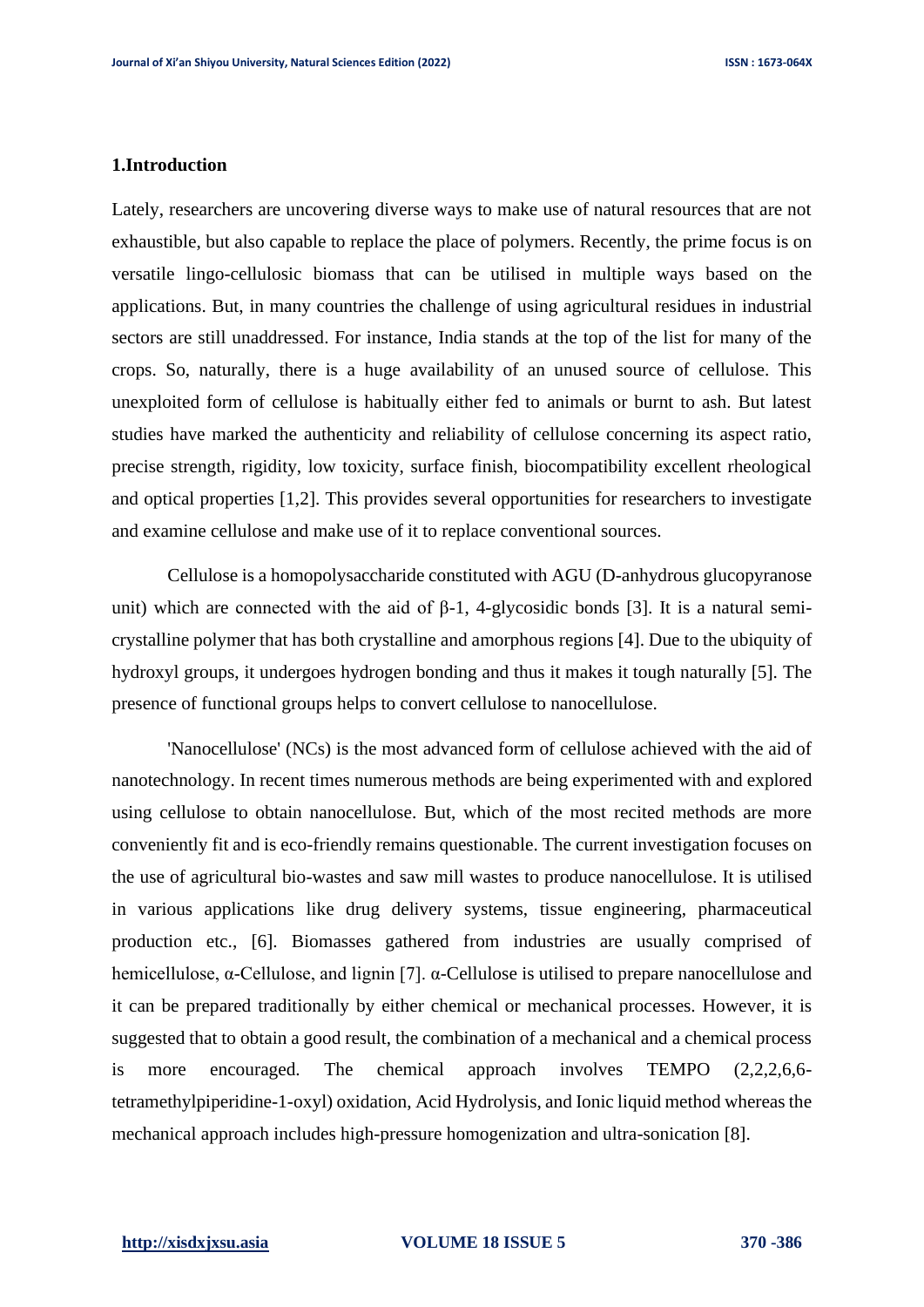In this current study, nanocellulose has been achieved by the practice of the Acid Hydrolysis (AH) method which dates back to the '90s [9]. Cellulose Nano Crystals (CNC) is the name coined for the nanocellulose obtained by AH, which is rod-like in construction with dimensions smaller than 50nm [10-11]. As affirmed previously, both crystalline and amorphous regions are present in cellulose and it is essential to note the necessity to convert the amorphous region into crystalline. This conversion is made with the aid of acid hydrolysis. When cellulose undergoes AH, it selectively oxidizes in the amorphous region only. This is due to the tight packing of the polymer chains and the orderly arrangement of the crystallites in the crystalline region [12].

Customarily, HCl and  $H<sub>2</sub>SO<sub>4</sub>$  are the strong acids used, which generate a colloidal suspension [14]. Cellulose hydrolysis can be done efficiently using AH as it is cost-effective and time-efficient when compare to other methods. The nature of the nanocellulose obtained is based on the type of acid used in hydrolysis. NC obtained from  $H<sub>2</sub>SO<sub>4</sub>$  yields a stable colloidal suspension when compared to HCl because there is more surface charge due to electrostatic repulsions. Thus, AH via  $H_2SO_4$  is more practised when compared to methods like High-Pressure homogenization and Ionic Liquid. It is more convenient and the ability to reuse the acid makes it a green approach. The materials used here to extract cellulose are Sugarcane Bagasse and Rubber wood.

Sugarcane (SCB) is one of the significant major sources of sugar in India and is also prized for its medicinal properties and its ability to produce several by-products like cellulosic ethanol, molasses etc. [15]. Depending on the traits of climate Uttar Pradesh, Maharashtra, Karnataka, and Bihar are the top states in India to cultivate sugar cane with a total cultivation area of 52.28 lakh hectares. Sugar cane bagasse is the waste material obtained from alcohol and the sugar industries in generous quantity [16]. Rubber wood (RW) is another material that is widely grown in the different states of India - Kerala, Tamil Nadu, Assam, and Tripura mainly with a total of 648,000 tonnes of stock approximately per year. Rubber wood when used in furniture and toy making eventually results in powder or chunks of it, which is often discarded or burnt to ash. It cannot be fed to cattle, unlike sugar cane bagasse. Thus, this leads to the amplest availability of biopolymer often prone to burning. Sugar cane Bagasse and Rubber wood powder is used for cattle feeding or burning which are industrial and agricultural wastes. Both SCB and RW hold functioning optical materials, particle tracking, greenhouse plastics, and many more. They are more flexible, ultralight and transparent making them a prime focus for multiple applications [18].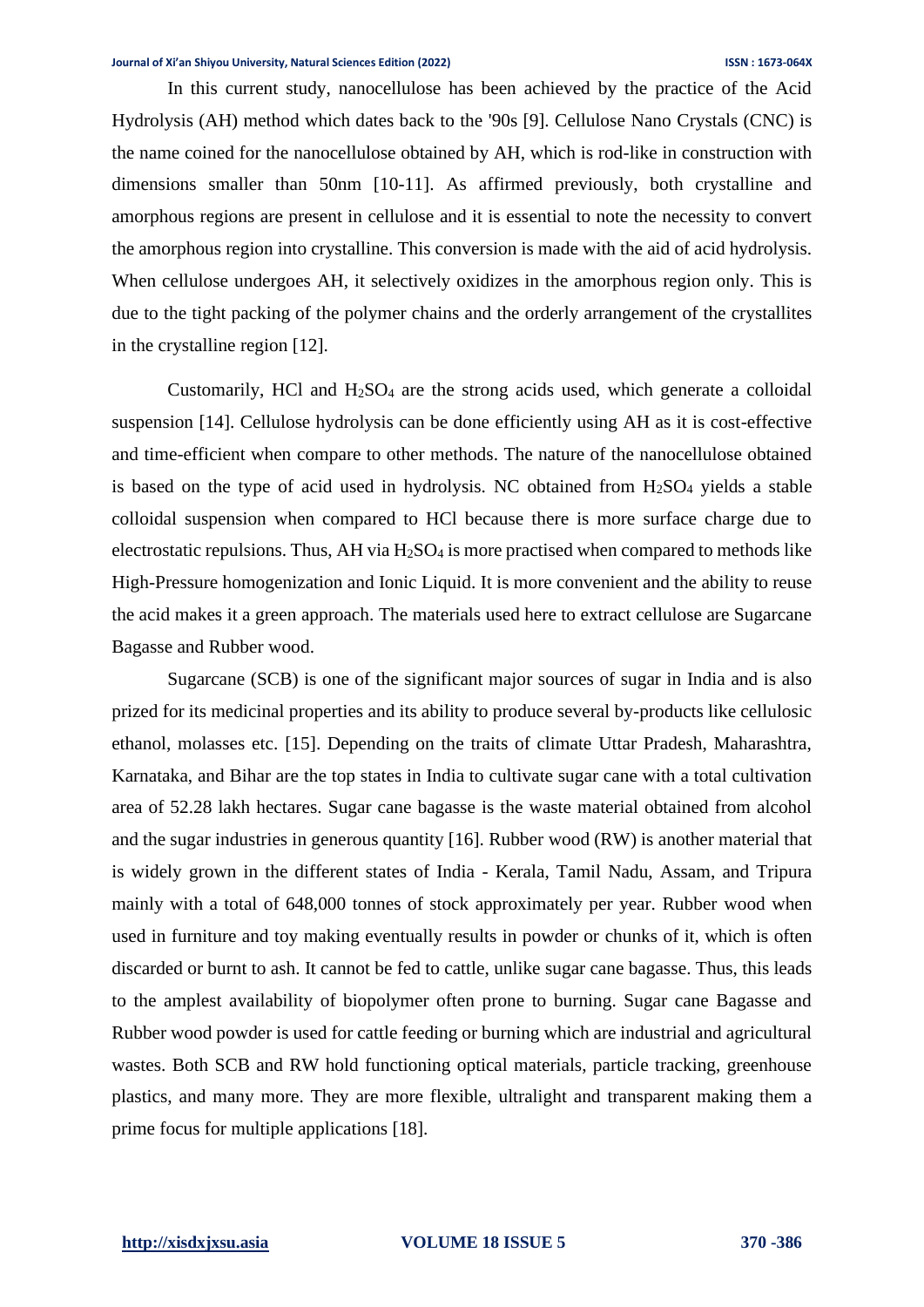In the present study, Sugar Cane Bagasse (SC), Rubber Wood (RW) and direct commercial cellulose are utilized to prepare nanocellulose through the Acid Hydrolysis process followed by high-intensity ultra-sonication. The nanocellulose are analysed for structural monography, thermal stability and comparative studies were examined by FTIR, XRD, SEM, TEM and TGA/DTA.

### **2. Materials and methods**

Institute of Wood Science and Technology Bangalore, Karnataka, India has kindly presented rubber wood powder and Cellulose. Sugar Cane Bagasse were gathered in the vicinity of Davangere, Karnataka, India. Acetic acid (CH<sub>3</sub>COOH), Sulphuric acid (H<sub>2</sub>SO<sub>4</sub>), sodium chlorite (NaClO2), and sodium hydroxide (NaOH) were acquired from SD Fine Chemicals. All chemicals were used without any further purification and were of 98.0% pure.

#### **2.1 Preparation of nanocellulose from Acid hydrolysis method**

One of the major practised methods to secure nano-cellulose from diverse cellulosic materials is the Acid-Hydrolysis method [19]. In cellulose, there is the ubiquity of both ordered and disordered regions. When cellulose undergoes acid-hydrolysis the disordered regions present in it easily exposes themselves to hydrolysis leaving the ordered parts intact [20]. Among the many available acids, sulphuric acid is most used for acid hydrolysis, because of its ability to produce a dispersed solution with a stable colloidal system [21, 22]. It can also alienate nanocrystalline cellulose strongly. This is because of the hydroxyl groups experiencing esterification by the means of sulphate ions [22]. Acid concentration, reaction time, and temperature are the main factors affecting the properties of the synthesized cellulose.

**Fig.1** shows the mechanism of cellulose undergoing acid-hydrolysis in two different paths. It is obvious from the mechanism that hydrolysis is followed by esterification. In path one, the hydrolysis of the amorphous chain cellulose involves accelerated protonation of glycosidic linkage, whereas in path two it is through the cyclic oxygen which is preceded by the separation of glycosidic bonds slowly, led by the addition of water. It is essential to note that, the innate structure of cellulose is retained while undergoing hydrolysis resulting in shorter fragments of the fibres.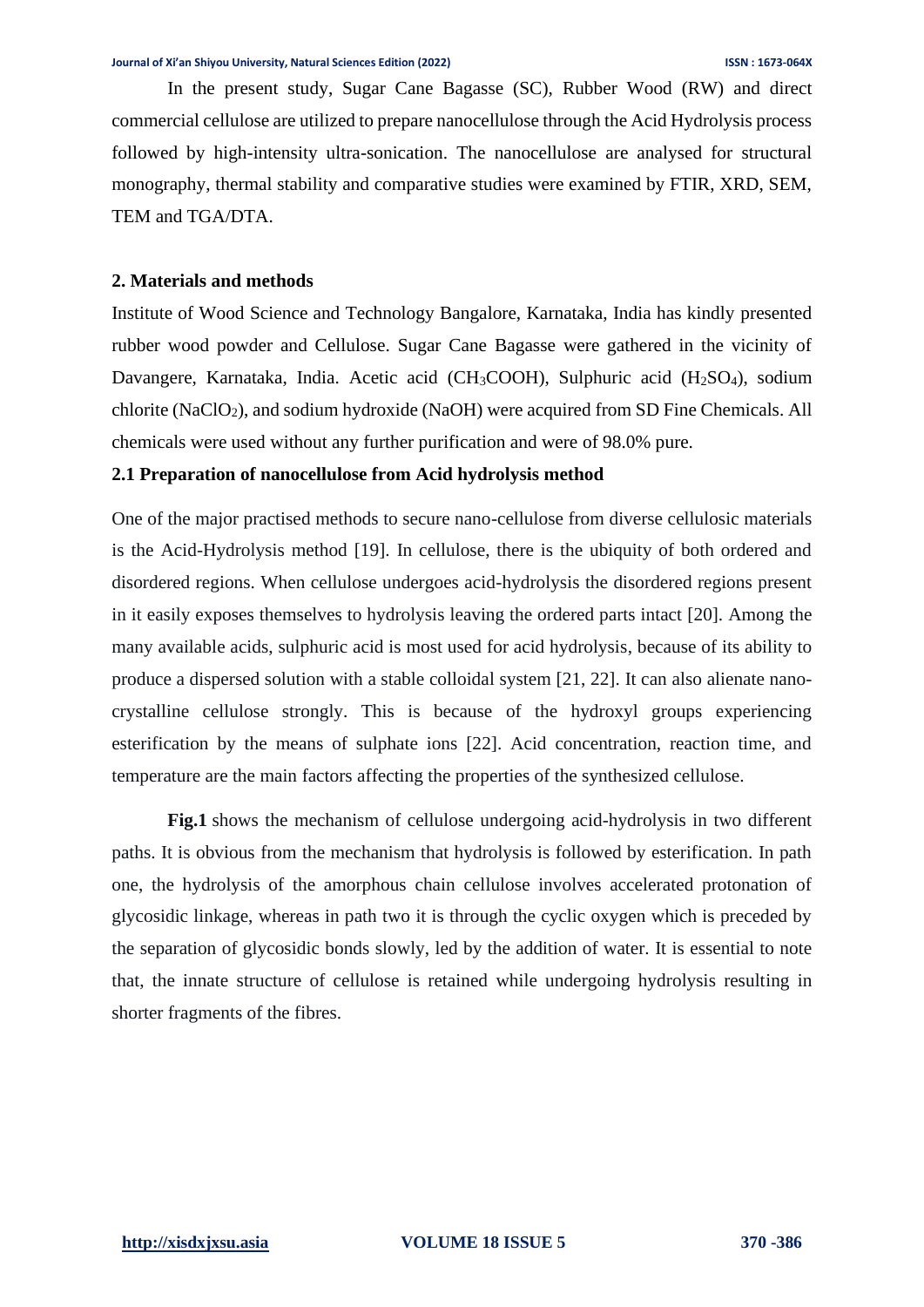

**Fig.1** Mechanism of Acid Hydrolysis in Path-I and Path-II

### **2.2 Synthesis of cellulose from Sugar Cane Bagasse and Rubber wood**

The Sugarcane Bagasse and Rubber wood fibers were thoroughly cleaned with distilled water. It was compelled into fine powder by drying and sieving. An adequate amount of RW and SCB were pre-treated in 5 % NaOH solution for about 3 hours under constant stirring, at 80 to 100 °C. The acquired celluloses were completely cleaned by washing them 4 to 5 times using distilled water till the effluent reached a neutral ph. The enhanced exposure of fibres is promoted by alkali treatment which equips the cellulose for acid treatment and bleaching. The obtained pre-treated husk was exposed to bleaching by using  $5\%$  of NaClO<sub>2</sub> solution for nearly 3 hours at 80 to 100°C in acidic ph. The residual lignin was excluded by washing repetitively with distilled H<sub>2</sub>O. A neutral pH was achieved by repetitive filtering and washing using deionized water. The obtained cellulose was used for future study by drying it in an oven for about 24 hours and was stored in a dry place [8].

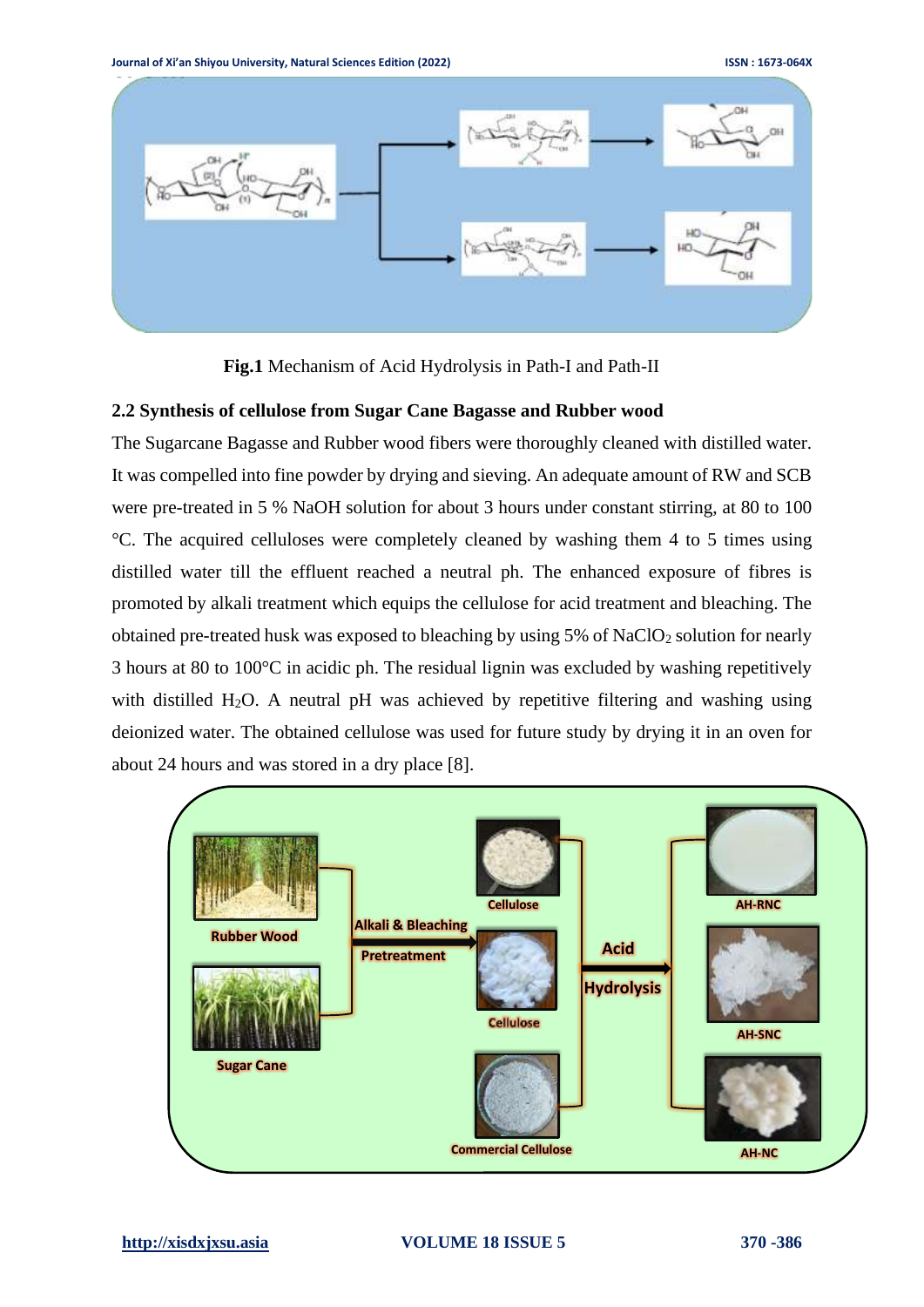**Fig.2** Schematic representation of Synthesis of nanocellulose from Sugar cane Bagasse, cellulose and Rubber wood

Nanocellulose (AH-NC), Sugarcane Nanocellulose (AH-SNC), and Rubber Wood nanocellulose (AH-RNC) were prepared according to the general procedure of acid hydrolysis.

The desired quantity of the respective celluloses was combined with  $60\%$  w/v 50 ml of sulphuric acid separately. The obtained mixtures were hydrolysed for 60 minutes at 45°C under continuous stirring. 100ml of cold water was added to the reaction mixture to arrest the hydrolysis. The residual slurry was washed by centrifuging it for 10 minutes repetitively. The resulting supernatant from the sediment was removed and substituted with distilled water. The procedure was followed until the pH of water reached 7 using 2% of NaOH. To achieve AH-RNC, AH-SNC and AH-NC the suspensions were ultra-sonicated for about 10 minutes and was subsequently stored at 4<sup>o</sup>C in a refrigerator for future use. The total yield of nanocellulose was marked to be 85% [8].

### **3. Characterization**

AH-RNC, AH-SNC and AH-NC were measured as KBr pellets to infer the Fourier transform infrared spectra (FT-IR) by NICOLET 370 model in the range 4000-400 cm-1. Rigaku Miniflex 600 (5th gen) was used to record X-Ray Diffractogram. The measurement was performed using Cu Kβ with a step size of 0.02, and the crystallinity index (CI) was calculated by using Scherer's formula. Scanning electron microscopy (SEM) images were recorded on JOEL JSM 6390LV, with an acceleration voltage of 10 kV and a Secondary Electron (SE) detector was used to capture the images. Thermal analysis was done by using Perkin Elmer STA 6000 instrument for Differential Thermal Analysis and Thermogravimetric analysis. Model-Perkin Elmer, diamond TG/DTA, Temperature Range-Ambient +1200 °C, TG Measurement Range-200 mg, TG Sensitivity 0.2 mg, DTA measurement Range-1000 mV, DTA Sensitivity-0.06 mV, Programmable rate 0.01–100 °C/min, Sample pan volume-45 ml or 90 ml, single beam Temperature range 15 to 900 °C Temperature accuracy  $-b \pm 0.5$  °C Thermocouples-PT-PT/Rh (Type R).

### **3.1. Results and Discussion**

### **3.1.1 Fourier Transformation and Infrared Spectroscopy (FT-IR)**

FTIR spectroscopy was a non-fatal method for monitoring the physiochemical properties of lignocellulose materials to acknowledge the functional groups present in them. **Fig.3** depicts FT-IR spectra of Cellulose. AH-RNC, AH-SNC and AH-NC revealed the organic group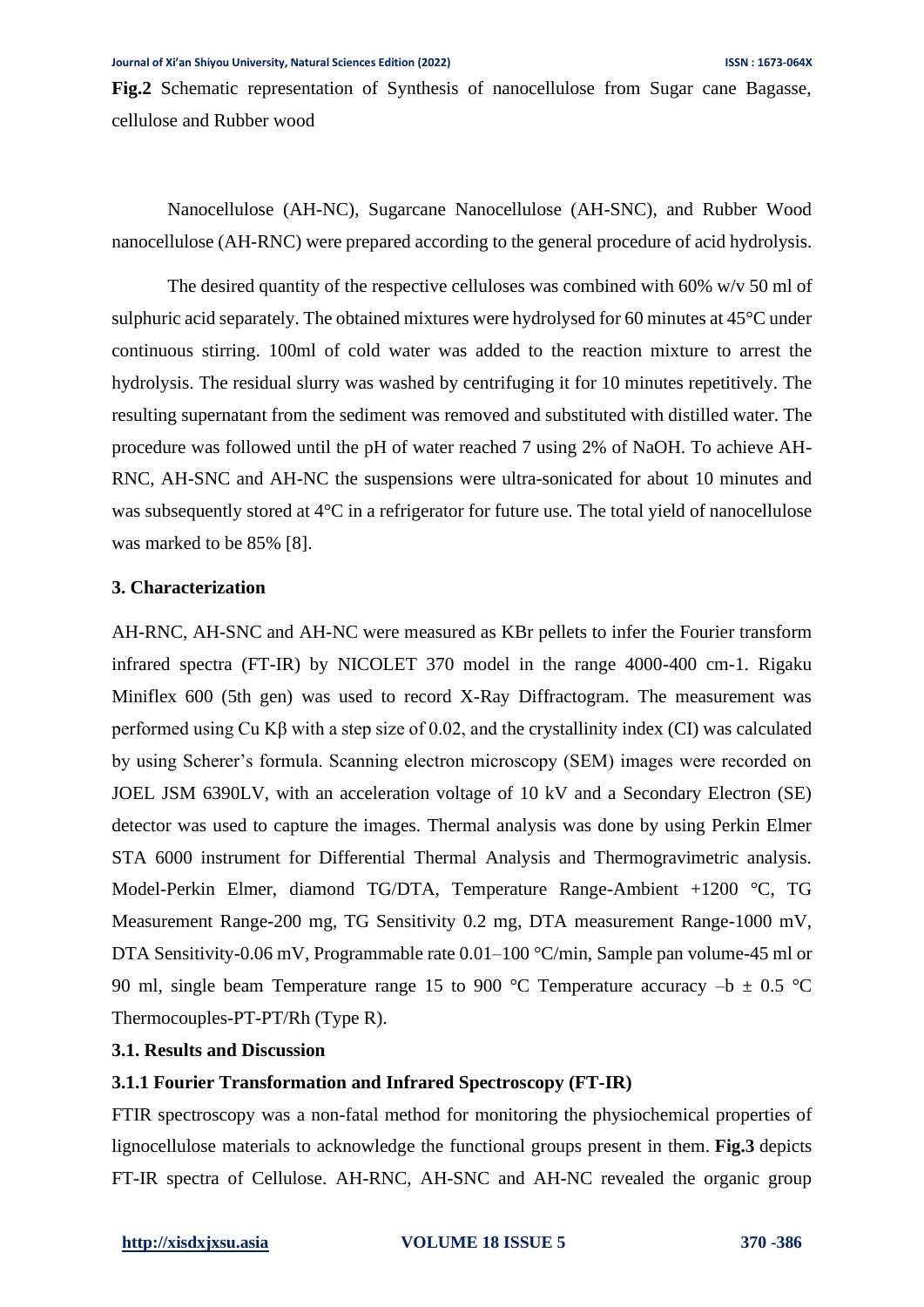presence. The absorption peaks showed by all the three nano celluloses were alike to each other. The absorption peaks at 3442, 3429 and 3352 cm<sup>-1</sup> assigned to the CH2 groups, due to the attraction of intermolecular Hydrogens and stretching of the O-H group. The results also insinuated that there is the presence of polysaccharide aromatic ring and β-glycosidic linkage. The glucose units in cellulose registering that there was no remodification in the principal chemical structure. Thus, the employed technique did not affect the principal groups. The peaks at 2901, 2962 and 2923 cm<sup>-1</sup> correspond to C-H groups. The peaks observed at 2140 and 2124 cm-1 which is not present in AH-SNC due to the excessive stretching experienced between C-C bonds. Furthermore, the peaks at 1637, 1635cm<sup>-1</sup> are attributed to the conjugated C=O stretching vibration and H-O-H deformation of absorbed water. Small shoulder peaks at 1370, 1376 and 1380 cm<sup>-1</sup> vibrations are corresponding to C-H groups. The intense peaks at 1113, 1109 and 1059cm-1 attribute to a strong C-O stretching.



**Fig.3.** FTIR of Cellulose, AH-RNC and AH-SNC.

#### **3.1.2 X-ray diffraction analysis**

To study the crystalline structure of three NC samples obtained by Acid Hydrolysis X-ray diffraction was utilized. **Fig.4** shows the X-Ray Diffractogram of AH-RNC, AH-SNC and AH-NC. All three samples show the intense peak 2θ at AH-RNC-22.630, AH-SNC- 29.890 and AH-NC-22.690 which corresponds to the structure of Cellulose-I. This concludes that acid hydrolysis with ultra-sonication does not change the principal chemical structure of the cellulose. Besides, there is no selectivity in the cavitation effect when the samples underwent ultra-sonication. But it affects both amorphous and crystalline regions. Therefore, there is only a slight increase in the crystallinity of AH-RNC, AH-SNC and AH-NC which is chargeable to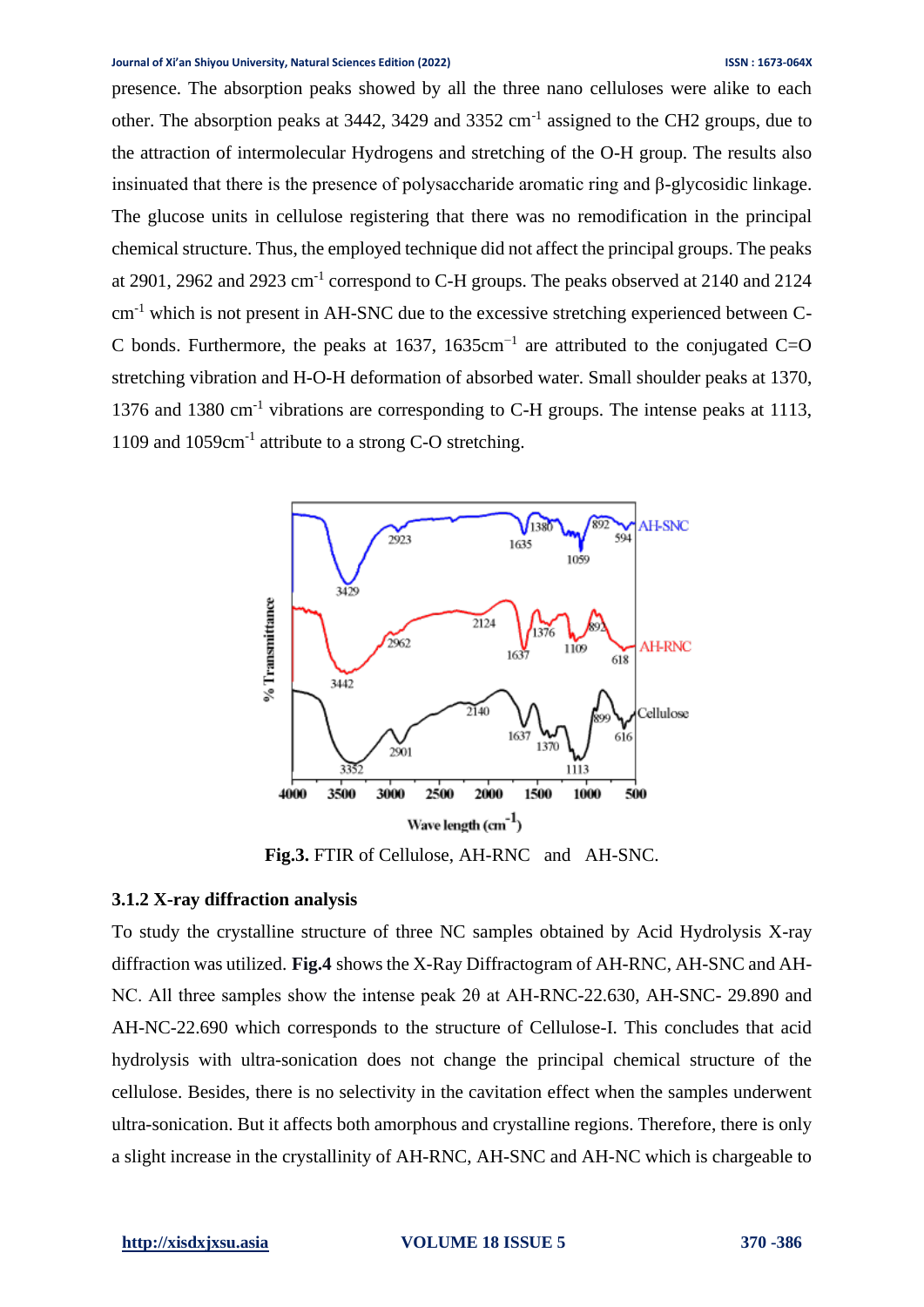the distortion of the amorphous regions only because crystalline regions are inert to the chemical treatments [8, 20].



**Fig.4.** XRD pattern of AH-RNC, AH-SNC and AH-NC

#### **3.1.3 Scanning Electron Microscopy**

Change in surface morphologies of the AH samples were studied using SEM images. This lead to the revealing of the rod-like pointy structures of NC. The SEM images shown in **Fig.5** indicate good agglomeration and fibrous nature. All the samples were acid-hydrolysed at 45°C for 60 minutes.

**Fig 5a** and **5b** show the images of AH-RNC. It is evident from the monographs that the obtained nanocellulose is free of lignin and, its size has been reduced to nano-level. Furthermore, notes can be drawn that it has a low aspect ratio [17]. There are lesser impurities observed due to the removal of hemicellulose and lignin along with the cluster of micro-fibrils in huge number [18]. It has a non-uniform surface with lumens and an irregular cross-section. There is the presence of long fibrils which are tangled with the smaller ones creating a webbed assembly. But it can be marked that the size of the fibres is in nano-level.

**Fig 5c** and **5d** monographs of AH-SNC is shown. The particles are having a more uniform and smoother surface with no presence of impurities hence lacking any valley formation [19]. The reason being the repetitive washing of the nanocellulose and ultrasonication. The size distribution has increased commendably because of the subtraction of the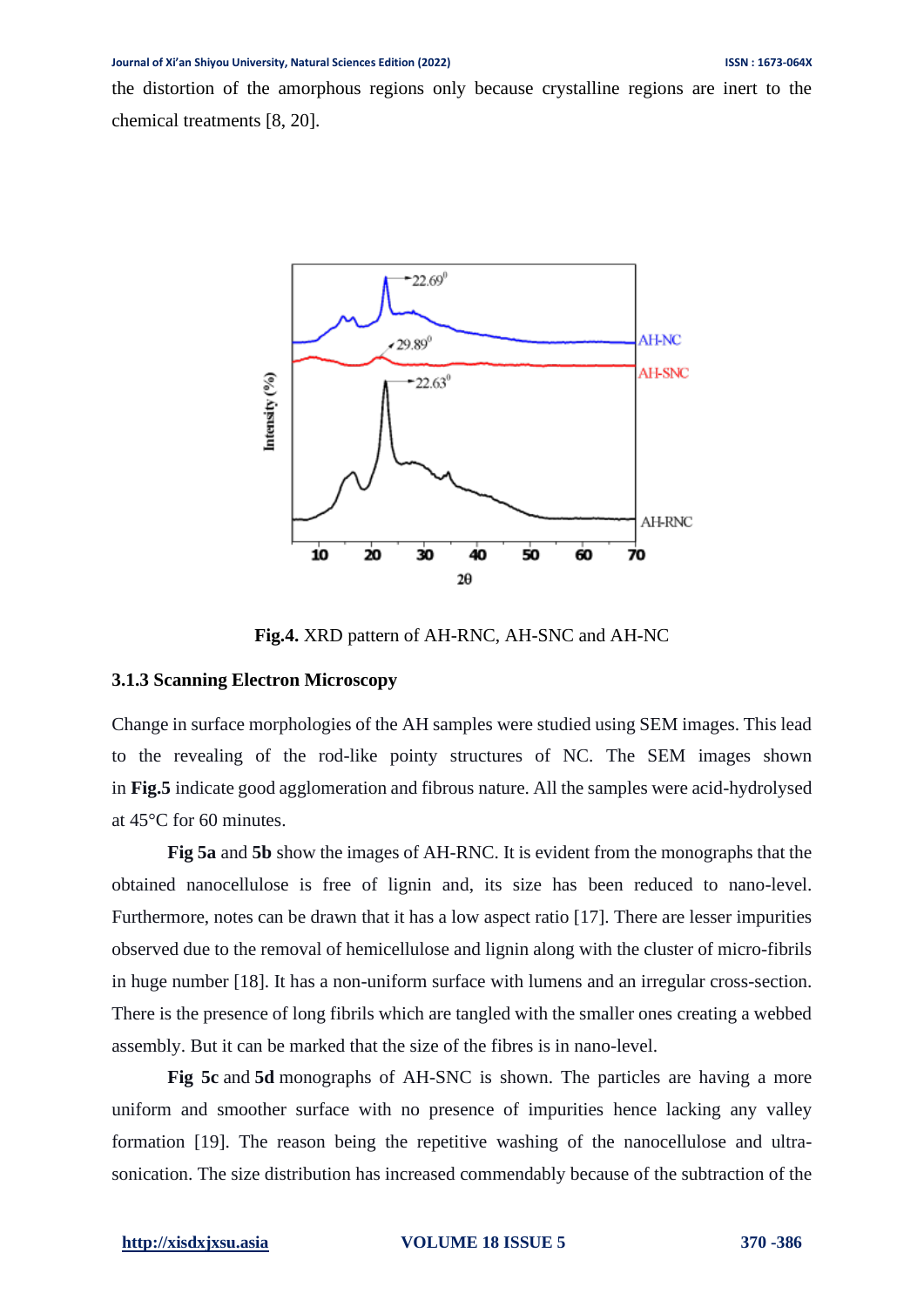amorphous regions in the crystallinity chain. It should be noted that, even though RW and SCB were hydrolysed in similar conditions and temperatures, the resulting yield is slightly different in the surface study.

**Fig 5e** and **5f** is related to the AH-NC showing the formation of some crystallites and is similar in shape. To conclude, it can be undoubtedly stated that all the samples were successfully converted in nano terms with the aid of the employed method that gave commendable results. The three samples have a different shape owing to the nanoscale and are fibrous in nature.



**Fig.5.** SEM Monographs of (a & b) AH-RNC (c & d) AH-SNC and (e & f) AH-NC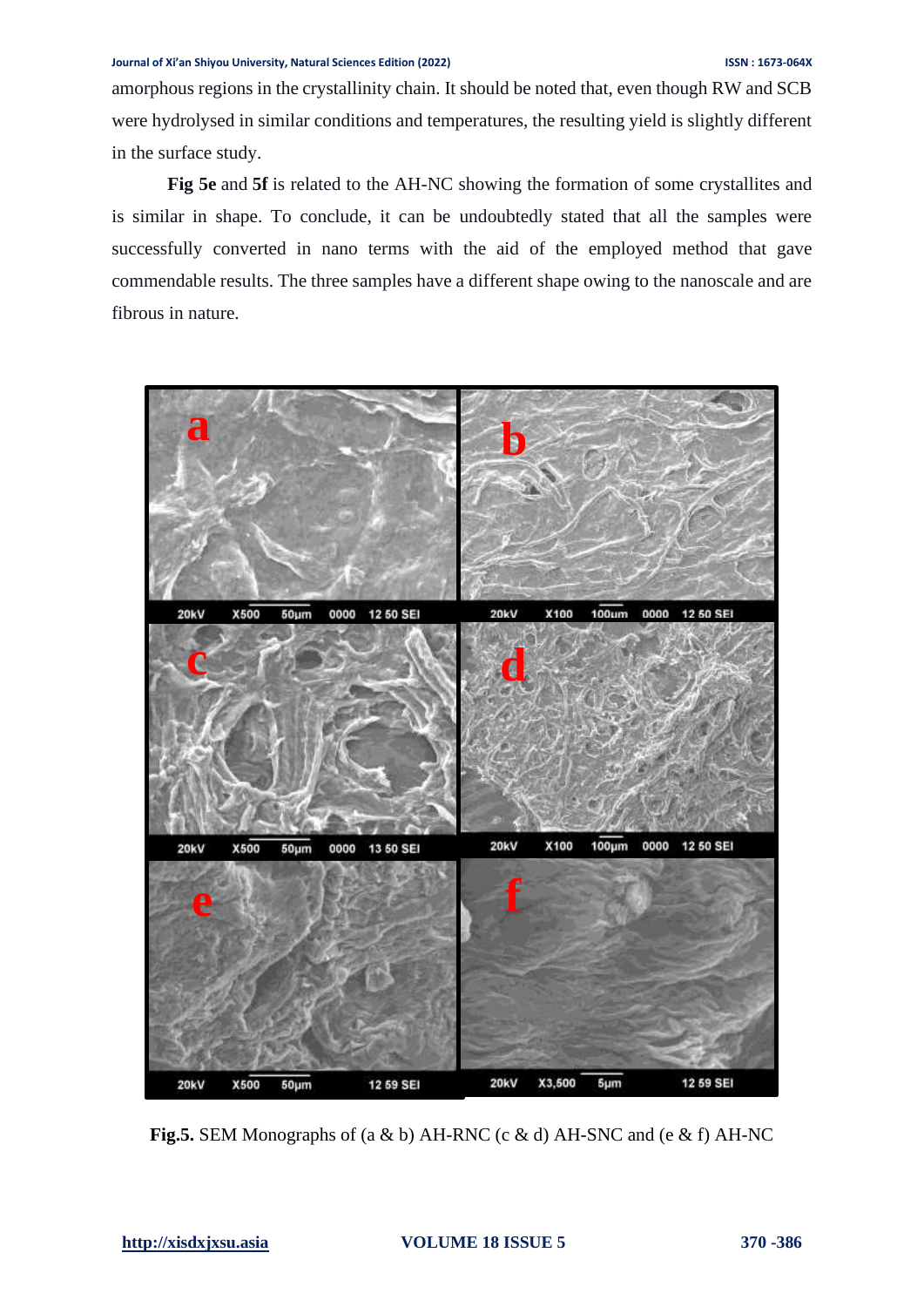#### **3.1.4 Transmission Electron Microscopy**

To study the internal arrangement and surface morphologies of the prepared nanocelluloses TEM analysis was used. **Fig 6(a, b), 6(c, d)** and **6(e, f)** are the TEM images of AH-RNC, AH-SNC and AH-NC respectively. It is observed that, the formation of elongated chains fall in nano-scale. The nano-fibres obtained are finely separated from one another.

They have several nano-fibrils that are rod-like structure. The size of the prepared nanocelluloses of AH-RNC, AH-SNC and AH-NC are in the range of 33-45nm, 21-23nm and 38-40nm respectively thus, proving that they are in nano-scale. Over the SEM results TEM clearly show the strong agglomeration of the nano-cellulose compounds. The rod-like structure of the nano-cellulose is due to the fact that the hydrogen bonds present in the compound have overcome the repulsions experienced due to surface negative charges.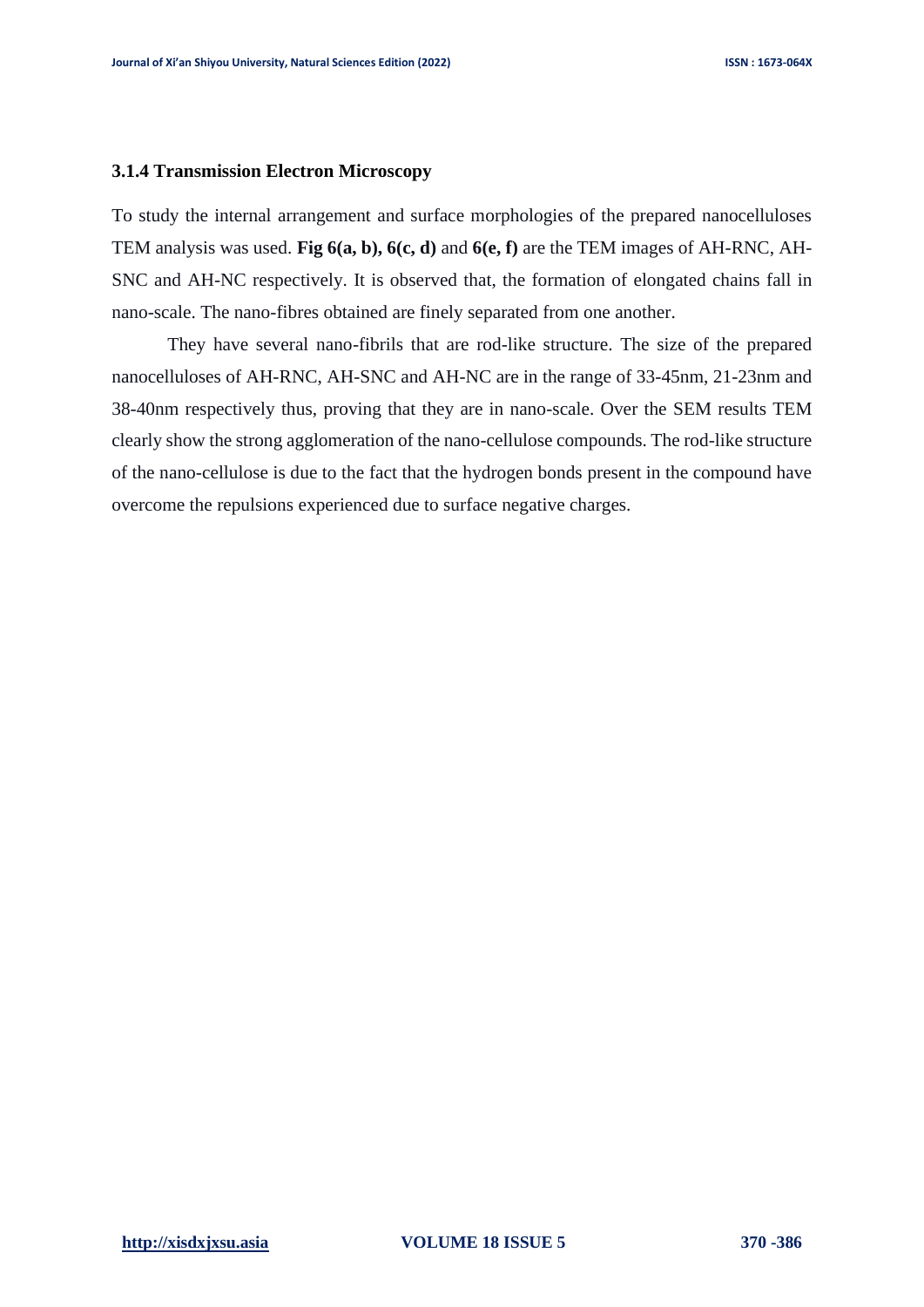

**Fig.6.** TEM Images of (a & b) AH-RNC (c & d) AH-SNC and (e & f) AH-NC

#### **4.5 Thermogravimetric analysis and Differential thermal analysis (TGA/DTA).**

By making use of Derivative Thermogravimetric (DTA) and Thermogravimetric Analysis (TGA) the thermal and morphological stability along with the properties of the three samples AH-RNC, AH-SNC and AH-NC were investigated. The curves obtained from TGA and DTA are shown in **Fig.7** and **Fig.8** respectively. Due to the evaporation of water present in the nanocellulose, around  $100^{\circ}$ C all three samples show evident weight loss [8]. The degradation temperature of the three samples was observed around 98°C, 330°C and 210°C for AH-RNC, AH-SNC and AH-NC respectively. This degradation can be observed in the small troughs to the left of the graph in **Fig.7.** AH-RNC displays loss of weight substantially in the region of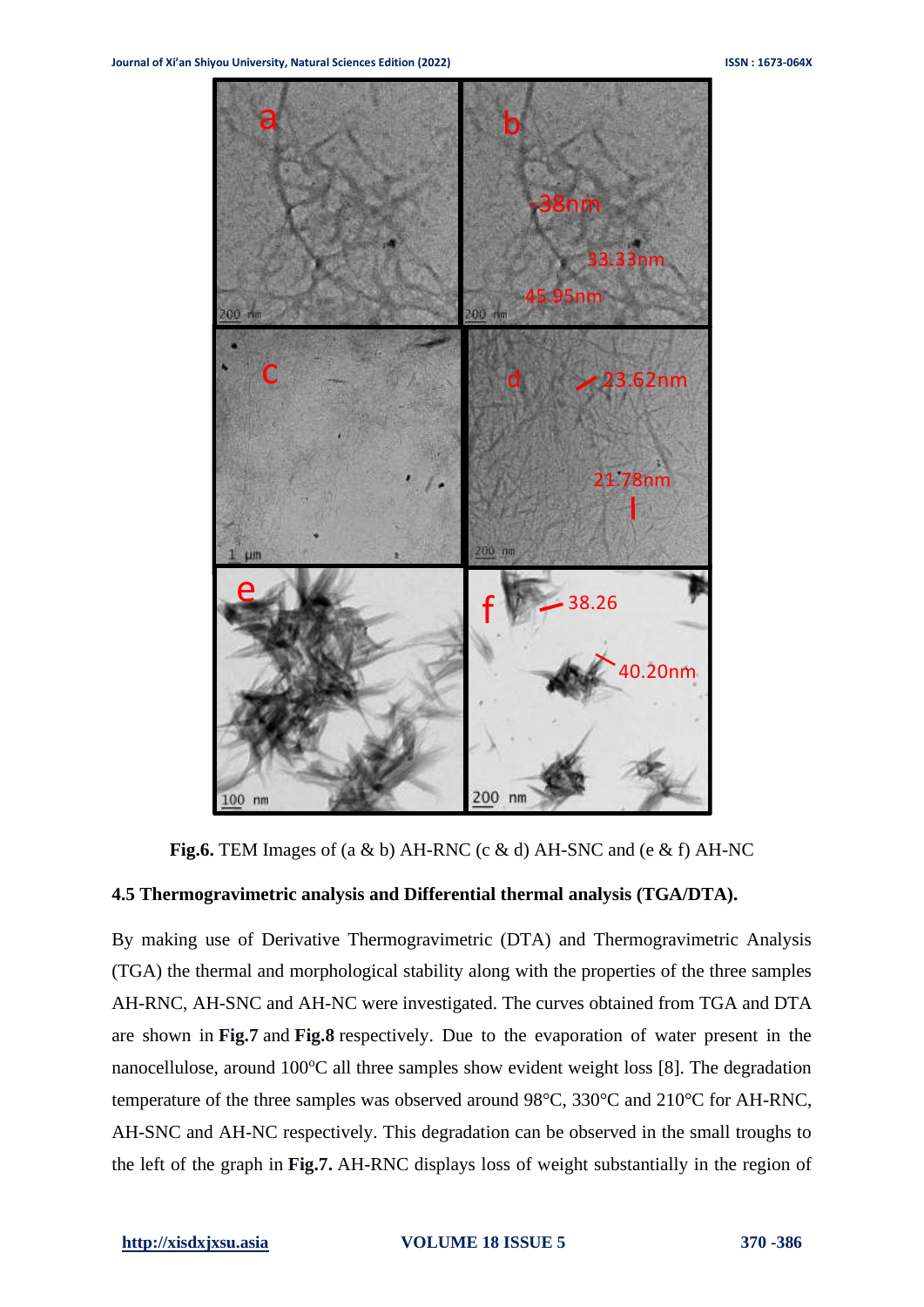90-100°C this is due to the rupture of the glycosidic linkages and de-polymerization of the hemicellulose. Whereas the onset temperature of the AH-RNC is at 90°C which is hydrolysed using  $H<sub>2</sub>SO<sub>4</sub>$  is seen in the deep troughs of the DTA curve. AH-SNC shows a major loss in its weight at 330°C marking the excellent thermal stability. AH-NC shows weight loss at 210°C. Hence from the outcomes of the TGA analysis, it is evident that AH-SNC has greater thermal stability that is superior to AH-RNC and AH-SNC with higher degradation temperature.

The DTG curves obtained for the three samples AH-RNC, AH-SNC and AH-NC are shown in **Fig.8.** The nanocelluloses AH-RNC and AH-NC show only one main stage of cellulose decomposition whereas AH-NC shows two stages of decomposition. This factor is due to the total degradation of nanocellulose during its chemical pre-treatment. The DTG curves of AHRNC, AH-SNC are observed at around 95-100°C and 280-340°C whereas AH-NC undergoes decomposition twice thus has two falls in the graph at 200-280°C and 430- 490°C. Here, the first and second peaks are assigned to degradation of sodium anhydroglucuronate units and decomposition of cellulose chains respectively [19].



**Fig.7.** DTG Thermogram of AH-RNC, AH-RNC and AH-RNC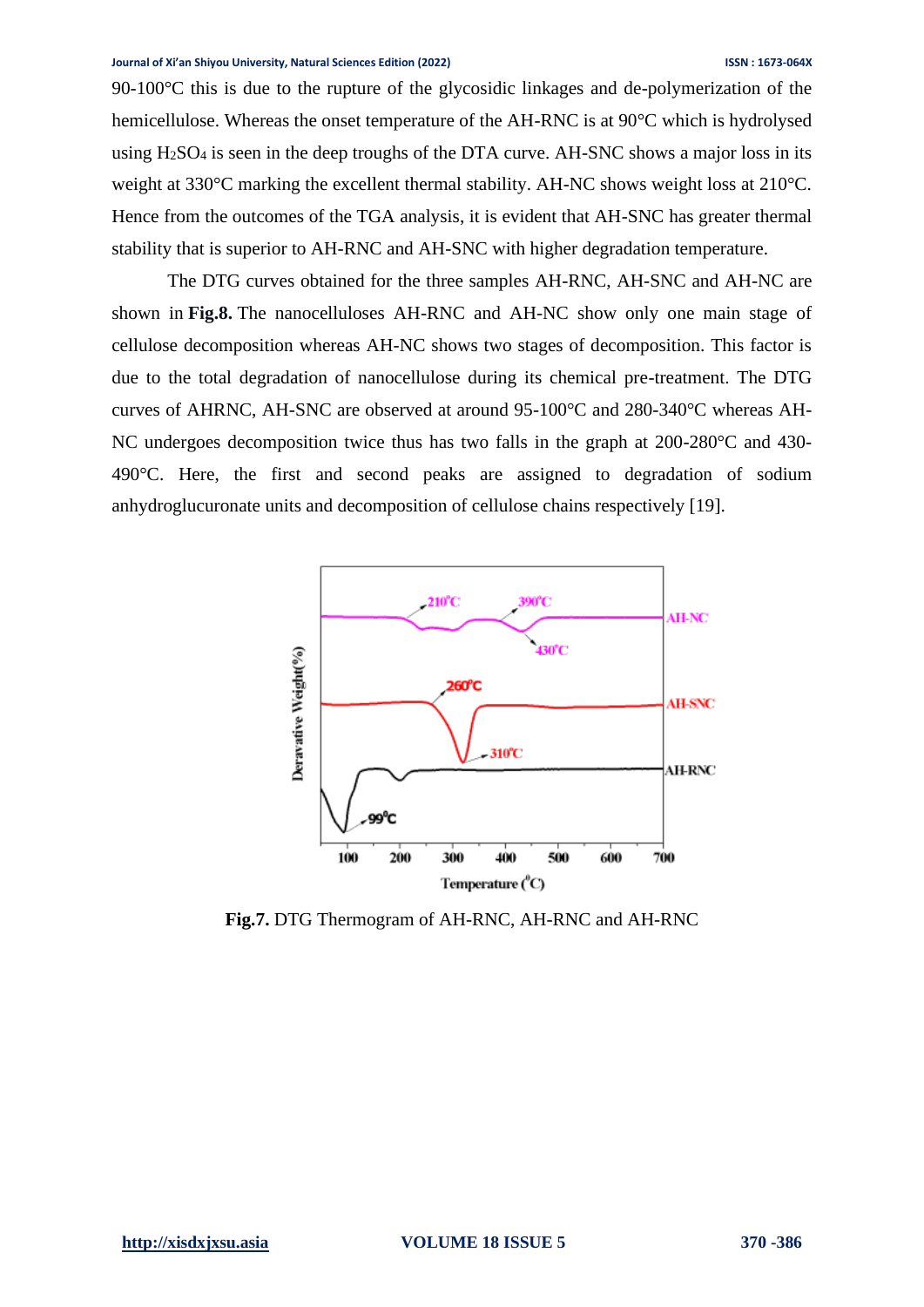

**Fig.8.** DTA Thermogram of AH-RNC, AH-SNC and AH-NC

#### **Conclusion**

In the present work, an effort has been made to study the nanocelluloses (NC) isolated from Rubber-wood (RW) and Sugarcane Bagasse (SCB) through Acid Hydrolysis. A comparative study of nanocelluloses obtained from standard nanocellulose has been studied. The properties and morphologies of the produced nanocellulose are investigated by the application of the synthetic method. FTIR spectra attribute the functional region of AH-RNC, AH-SNC and AH-NC shows characteristic cellulose peaks. AH-SNC showed greater crystallinity compared to the other cellulose which underwent acid-hydrolysis. The fibrillar and the fibrous regions are seen in all the SEM monographs of the samples. AH-SNC excelled the other nanocellulose in terms of good aspect ratio, thermal stability with increased absorption efficiency and stability in dispersion. Among the three obtained nanocellulose, AH-SNC is a more convincing material fit for further use in the production of nanomaterial composites and value-added products. This gives a new way to make use of the naturally available biomass in nanomaterial applications. The obtained nanocellulose can be effectively used in the production of thin films with antimicrobial activity, which can be used in water purification, pharmaceuticals, nanochip production, biodegradable nano-composites and many more. Among the three synthesized NC, AH-SNC has superior thermal stability and a commendable aspect ratio.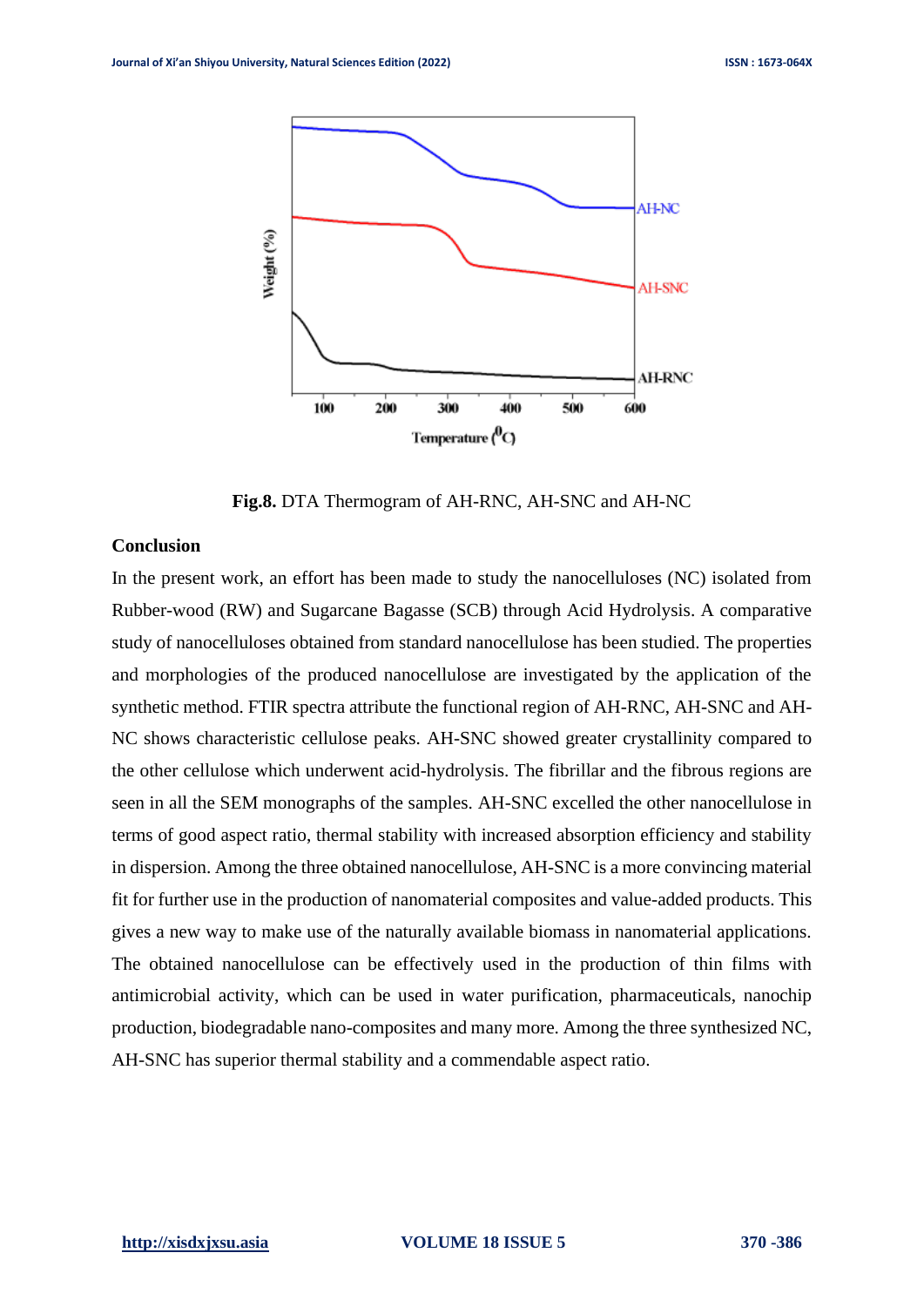[1] S. Mondal, Preparation, properties and applications of nanocellulosic materials, Carbohydr. Polym. 163 (2017) 301–316, *[https://doi.org/10.1016/j.carbpol.2016.12. 050](https://doi.org/10.1016/j.carbpol.2016.12.%20050)*

[2] Khan, M. N., Rehman, N., Sharif, A., Ahmed, E., Farooqi, Z. H., & Din, M. I. (2020). *Environmentally benign extraction of cellulose from dunchi fiber for nanocellulose fabrication. International Journal of Biological Macromolecules, 153, 72– 78. https://doi.org/10.1016/j.ijbiomac.2020.02.333*

[3] T. Nypelö, H. Amer, J. Konnerth, A. Potthast, T. Rosenau, Self-standing nanocellulose janus-type films with aldehyde and carboxyl functionalities, Biomacromolecules 19 (3) (2018) 973–979*, [https://doi.org/10.1021/acs.biomac.7b01751.](https://doi.org/10.1021/acs.biomac.7b01751)*

[4] M.L. Mansfield, Temperature-dependent changes in the structure of the amorphous domains of semicrystalline polymers, Macromolecules 20 (6) (1987) 1384–1393, *[https://doi.org/10.1021/ma00172a036.](https://doi.org/10.1021/ma00172a036)*

[5] A.C. Khazraji, S. Robert, Interaction effects between cellulose and water in nanocrystalline and amorphous regions a novel approach using molecular modelling, J. Nanomater. 44 (2013) 1155, *<https://doi.org/10.1155/2013/409676>*.

[6] Sucinda, E. F., Abdul Majid, M. S., Ridzuan, M. J. M., Sultan, M. T. H., & Gibson, A. G. (2020). *Analysis and physicochemical properties of cellulose nanowhiskers from Pennisetum purpureum via different acid hydrolysis reaction time. International Journal of Biological Macromolecules, 155, 241–248.* https://doi.org/10.1016/j.ijbiomac.2020.03.199

[7] Eduardo Espinosa, Isabel Bascón-Villegas, Antonio Rosal, Fernando Pérez-Rodríguez, Gary Chinga-Carrasco, Alejandro Rodríguez, PVA/(ligno) nanocellulose biocomposite films. Effect of residual lignin content on structural, mechanical, barrier and antioxidant properties. International journal of biological macromolecules, 141 21 (2019) 197–206, *[https://doi.org/10.35812/CelluloseChemTechnol.2020.54.08.](https://doi.org/10.35812/CelluloseChemTechnol.2020.54.08)*

[8] Onkarappa, H. S., Prakash, G. K., Pujar, G. H., Rajith Kumar, C. R., Latha, M. S., & Betageri, V. S. (2020). *Hevea brasiliensis mediated synthesis of nanocellulose: Effect of preparation methods on morphology and properties. International Journal of Biological Macromolecules. https://doi.org/10.1016/j.ijbiomac.2020.05.188*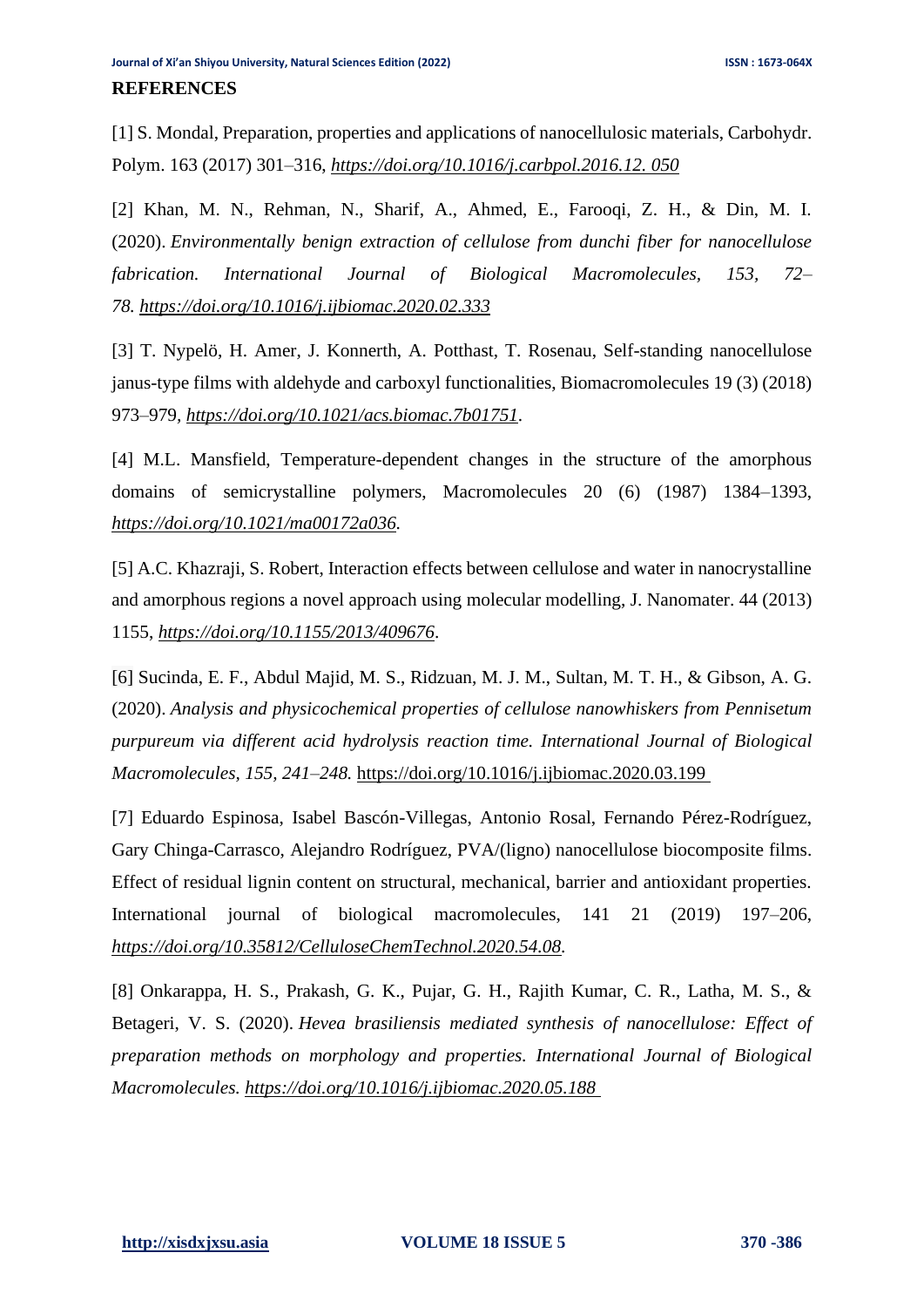[9] Mok, W. S., Antal, M. J., & Varhegyi, G. (1992). *Productive and parasitic pathways in dilute acid-catalyzed hydrolysis of cellulose. Industrial & Engineering Chemistry Research, 31(1), 94–100. https://doi.org/10.1021/ie00001a014*

[10] Li Feng, Zhong-lan Chen, Research progress on dissolution and functional modification of cellulose in ionic liquids, J. Mol. Liq. 142 (2008) 1–5, *https://doi.org/10.1016/ j.molliq.2008.06.007.*

[11] Trilokesh, C., & Uppuluri, K. B. (2019). *Isolation and characterization of cellulose nanocrystals from jackfruit peel. Scientific Reports, 9(1). https://doi.org/10.1038/s41598-019- 53412-x*

[12] A.A. Shamsuri, D.K. Abdullah, Isolation and characterization of lignin from rubber wood in ionic liquid medium, Mod. Appl. Sci. 4 (11) (2010) 19, *[https://doi.org/10.](https://doi.org/10.%205539/mas.v4n11p19)  [5539/mas.v4n11p19](https://doi.org/10.%205539/mas.v4n11p19)*

[13] Yavorov, N., Valchev, I., Radeva, G. and Todorova, D., 2020. Kinetic investigation of dilute acid hydrolysis of hardwood pulp for microcrystalline cellulose production. *Carbohydrate Research*, *488*, p.107910. *https://doi.org[/10.1016/j.carres.2020.107910](https://doi.org/10.1016/j.carres.2020.107910)*

[14] Amezcua-Allieri, M. A., Sánchez Durán, T., & Aburto, J. (2017). *Study of Chemical and Enzymatic Hydrolysis of Cellulosic Material to Obtain Fermentable Sugars. Journal of Chemistry, 2017, 1–9. https://doi.org/10.1155/2017/5680105*

[15] Wulandari, W. T., Rochliadi, A., & Arcana, I. M. (2016). *Nanocellulose prepared by acid hydrolysis of isolated cellulose from sugarcane bagasse. IOP Conference Series: Materials Science and Engineering, 107, 012045. https://doi.org/10.1088/1757-899x/107/1/012045*

[16] R.J. Moon, A. Martini, J. Nairn, J. Simonsen, J. Youngblood, Cellulose nanomaterials review: structure, properties and nanocomposites, Chem. Soc. Rev. 40 (2011) 3941–3994, *https://doi.org/10.1039/D0CS00278J.*

[17] N. Lavoine, I. Desloges, A. Dufresne, J. Bras, Microfibrillated cellulose – its barrier properties and applications in cellulosic materials: a review, Carbohydr. Polym. 90 (2012) 735– 764*, [https://doi.org/10.1016/j.carbpol.2012.05.026.](https://doi.org/10.1016/j.carbpol.2012.05.026)*

[18] D. Bondeson, A. Mathew, K. Oksman, Optimization of the isolation of nanocrystals from microcrystalline cellulose by acid hydrolysis, Cellulose 13 (2006) 171–180, *[https://doi.org/10.1007/s10570-006-9061-4.](https://doi.org/10.1007/s10570-006-9061-4)*